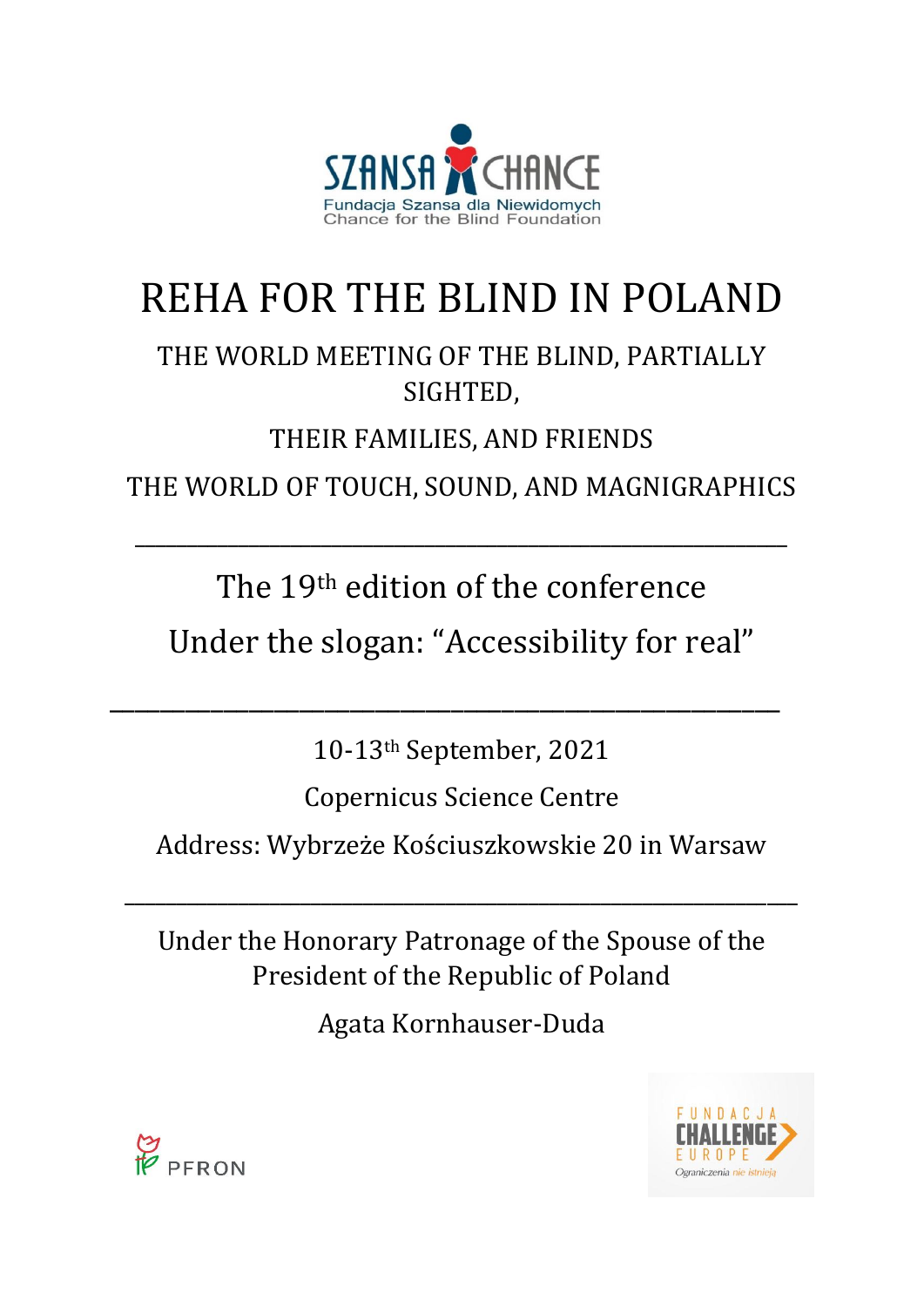#### **THE OFFER**

We would like to invite you as a sponsor and exhibitor to the World Meeting of the Blind, partially sighted, their families and friends - REHA FOR THE BLIND IN POLAND 2021.

It is the largest meeting of its kind in the world for blind and visually impaired people and their relatives, during which exhibitions of many Polish and foreign manufacturers are held.

Within the event taking place from 10th to 13th September 2021, there is a possibility to exhibit your own commercial stand and thus reach an audience of many thousands of people. The meetings during the REHA conference in Warsaw will be held in the Copernicus Science Centre building, located in the heart of the capital city of Poland.

Participation in the above mentioned events gives you an opportunity to present your own brand and trade offer. It is also a chance to understand the needs of people with disabilities and strengthen your image by presenting your charity and CSR activities.

Every year, REHA FOR THE BLIND IN POLAND attracts more and more attendees from Poland and abroad. In previous years we had over 3000 participants. This year's conference will be broadcasted worldwide and interpreted into twelve languages, which only increases the potential audience of your offer. REHA 2021 is held under the honorary patronage of the First Lady of the Republic of Poland and attracts great interest of the mass media.

Details of the sponsorship offers

Bronze sponsor -  $\epsilon$  500 + 23% of VAT

Silver Sponsor -  $\text{\textsterling}1000$  + 23% of VAT

Golden Sponsor -  $£1500 + 23%$  of VAT

Platinium Sponsor -  $\text{\textsterling}2000$  + 23% of VAT

#### **I. BRONZE SPONSOR:**

Possibility to present your company during the Central Conference at Copernicus Science Centre:

- 6 square meters of exhibition space.
- Chairs and tables.
- electricity and Internet access.
- Substantive or training speech live or played from a recording broadcasted via Internet (20 minutes).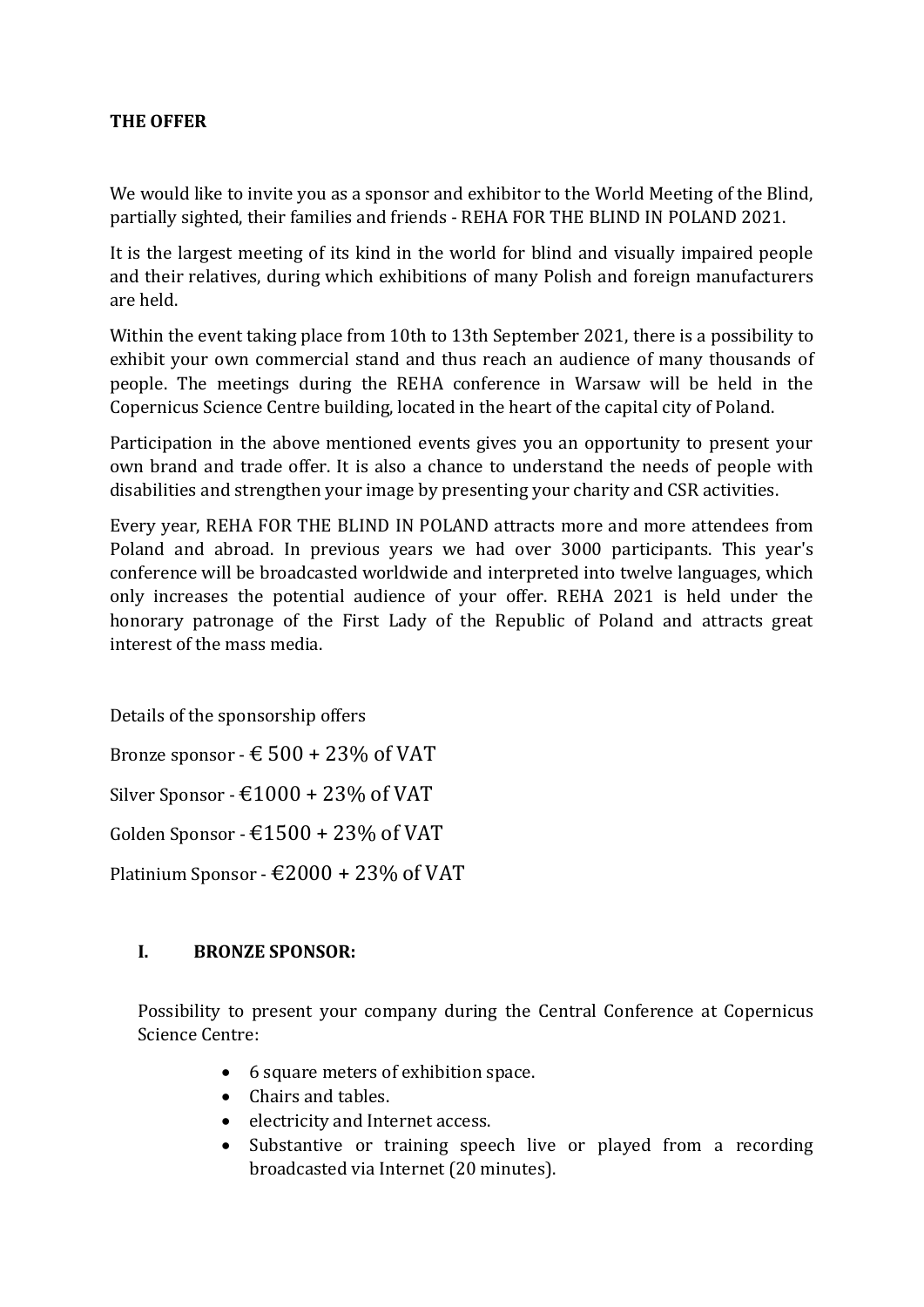- Information about the company/institution in the post-conference bulletin (1000 characters).
- Information on the website of the Foundation and its official fanpage on Facebook.
- Sponsored article in the monthly magazine entitled "HELP we are together" (1800 characters).

## **II. SILVER SPONSOR:**

As in point I and also:

- Presentation of your activities and offer during all Regional Conferences.
- 8 square meters of exhibition space at the Copernicus Science Centre.
- Substantive or training speech live or played from a recording broadcasted via Internet (30 minutes).
- Interpreter at the stand (languages available: English, German, Russian).
- Information about the company in the post-conference bulletin (2000 characters).
- A sponsored post on the Facebook page of the Foundation.
- Two sponsored articles in monthly magazine entitled "Help We are Together" (3600 characters).

## **III. GOLD SPONSOR:**

As in point II and also:

- Substantive or training speech live or played from a recording broadcasted via the Internet (45 minutes).
- 12 square meters of the exhibition space.
- The presence of the company's logo on the materials displayed during the Conference
- Three sponsored articles in the monthly magazine entitled "Help We Are Together" (3600 characters).
- A 10-second audio advertisement during the Conference (emission once per hour)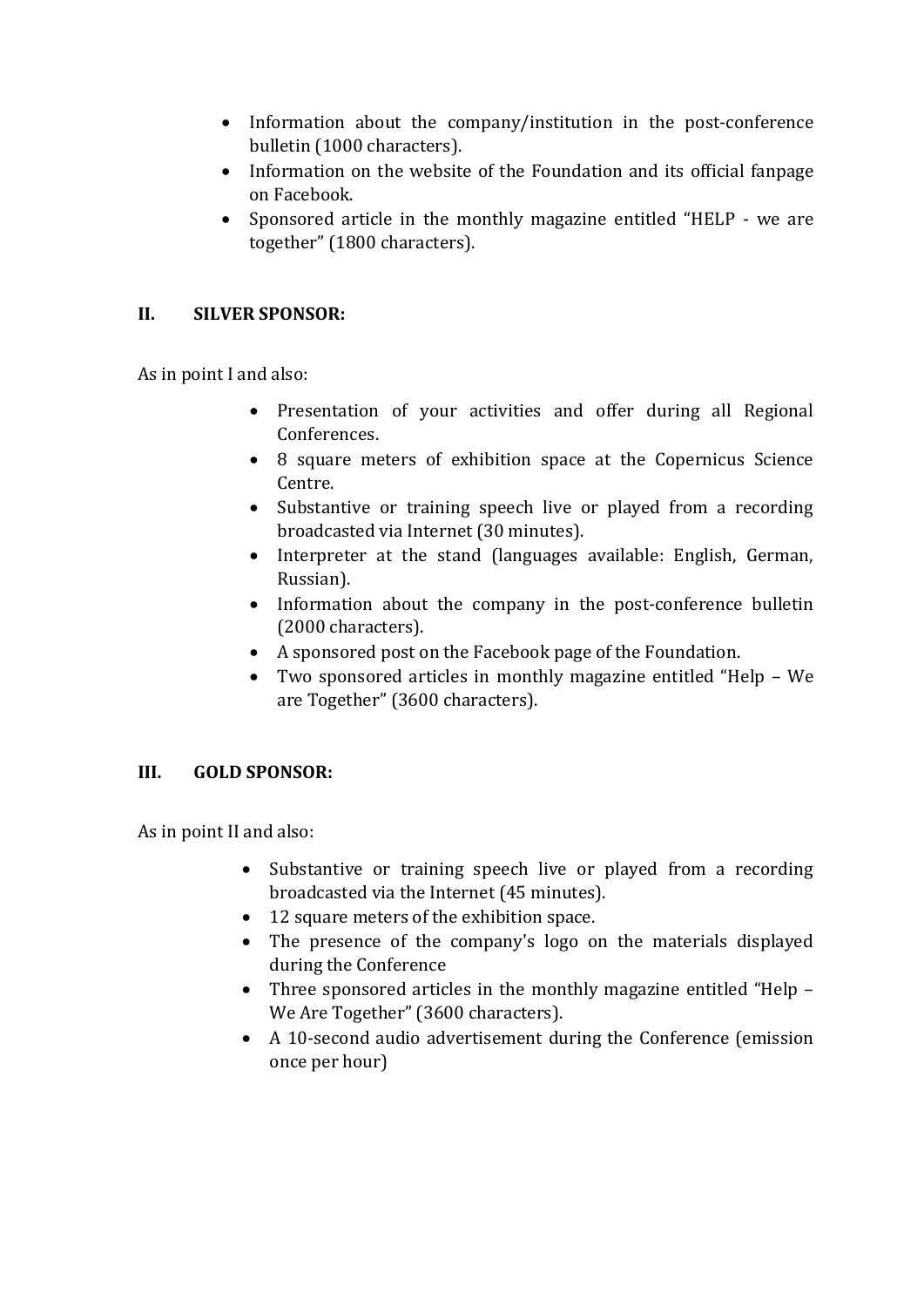#### **IV. PLATINUM SPONSOR**

As in point III and also:

- Substantive or training speech live or played from a recording broadcasted via the Internet (60 minutes).
- The size of the exhibition space at the Copernicus Science Centre to be agreed on.
- Four sponsored articles in the monthly magazine entitled "Help We Are Together" (3600 characters).
- A 20-second audio advertisement during the Conference (emission once every 30 minutes)
- The presence of the company's logo on the materials displayed in the background during the concert on 10<sup>th</sup> September 2021
- Placing the sponsor's logo on volunteers' T-shirts (printing of T-shirts at sponsor's expense)

## **Additional services:**

- Stand service  $\text{\textsterling}10$  per 1 hour of the employee's work.
- Building up a company's exhibition stand  $\epsilon$ 20 per 1 square meter + VAT
- Conducting a discussion panel  $\text{\textsterling}50$  + VAT.
- Patronage over selected discussion panel €50 + VAT.
- Naming the conference room with a brand chosen by the sponsor  $\text{\textsterling}100 + \text{VAT}$ .

## **Additional remarks**

a. It is possible to change the form of payment from an invoice to a donation to our Foundation. In this case, no VAT applies.

b. The prices do not depend on the choice of the form of presence during exhibitions and presentations.

C. "Help – we are together" is an integration and rehabilitation magazine monthly published by our Foundation for 29 years now. We publish it in a normal print in 2000 copies and in Braille. It is also available for download on our website.